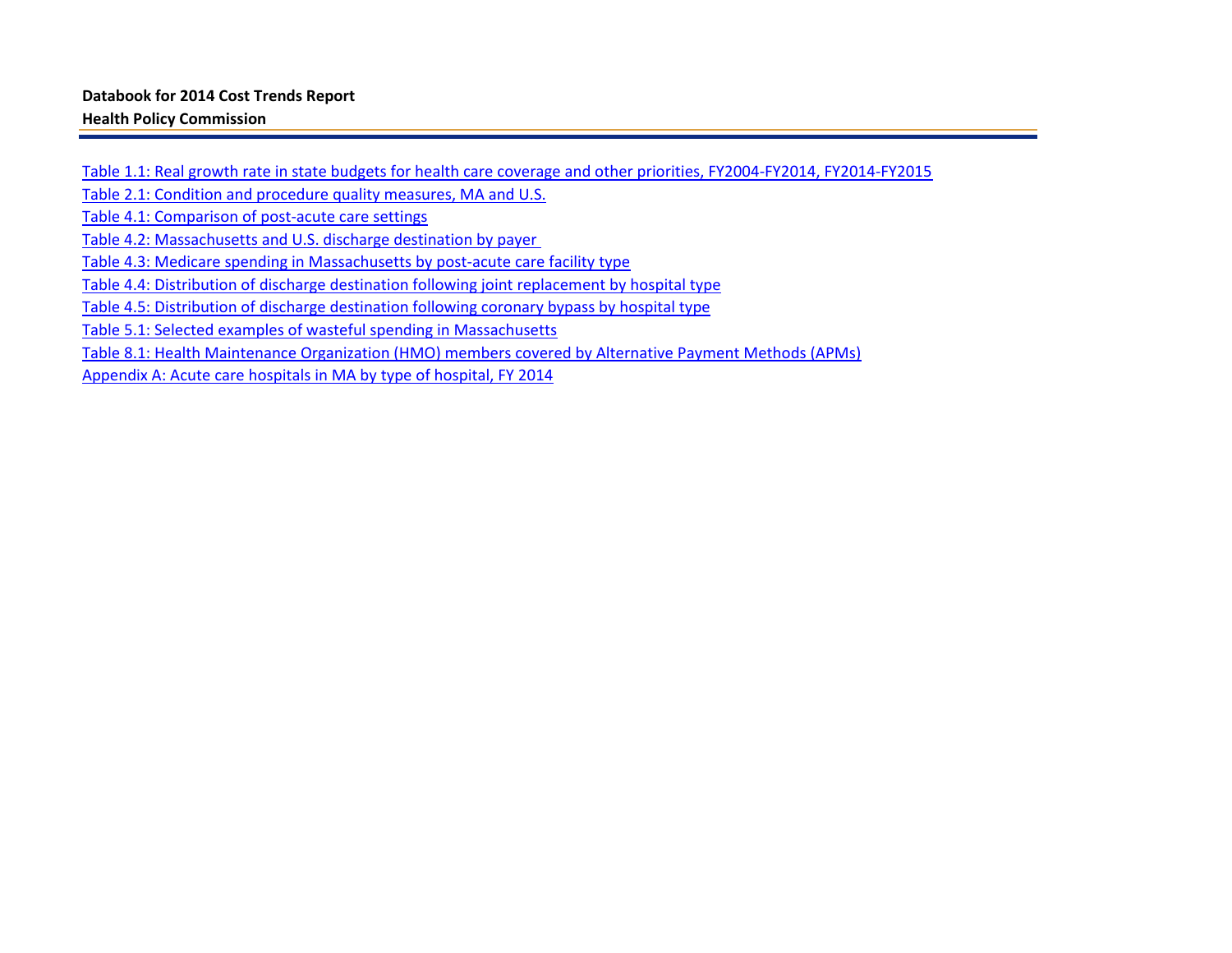### **Table 1.1: Real growth rate in state budgets for health care coverage and other priorities, FY2004-FY2014, FY2014-FY2015**

Percentage growth (annualized and year over year), fiscal year 2004 to fiscal year 2015

|                                                   | FY04 - FY14            |                 |
|---------------------------------------------------|------------------------|-----------------|
|                                                   | <b>Compound Annual</b> | FY14 - FY15     |
|                                                   | Growth Rate (%)        | Growth Rate (%) |
| GIC, MassHealth, & Other<br>Coverage              | 1.9%                   | 0.9%            |
| <b>Other Priorities</b>                           | $-0.7%$                | $-2.7%$         |
| <b>Mental Health</b>                              | $-1.9%$                | $-1.8%$         |
| <b>Public Health</b>                              | 0.5%                   | $-10.0\%$       |
| Education                                         | $-0.4%$                | $-2.2%$         |
| <b>Human Services</b>                             | $-1.2%$                | $-0.3%$         |
| Infrastructure, Housing &<br>Economic Development | 2.4%                   | $-6.0%$         |
| Law & Public Safety                               | $-1.0\%$               | $-2.4%$         |
| Local Aid                                         | $-4.7%$                | $-5.7%$         |

Notes: Figures adjusted for Gross Domestic Product (GDP) growth

Source: Massachusetts Budget and Policy Center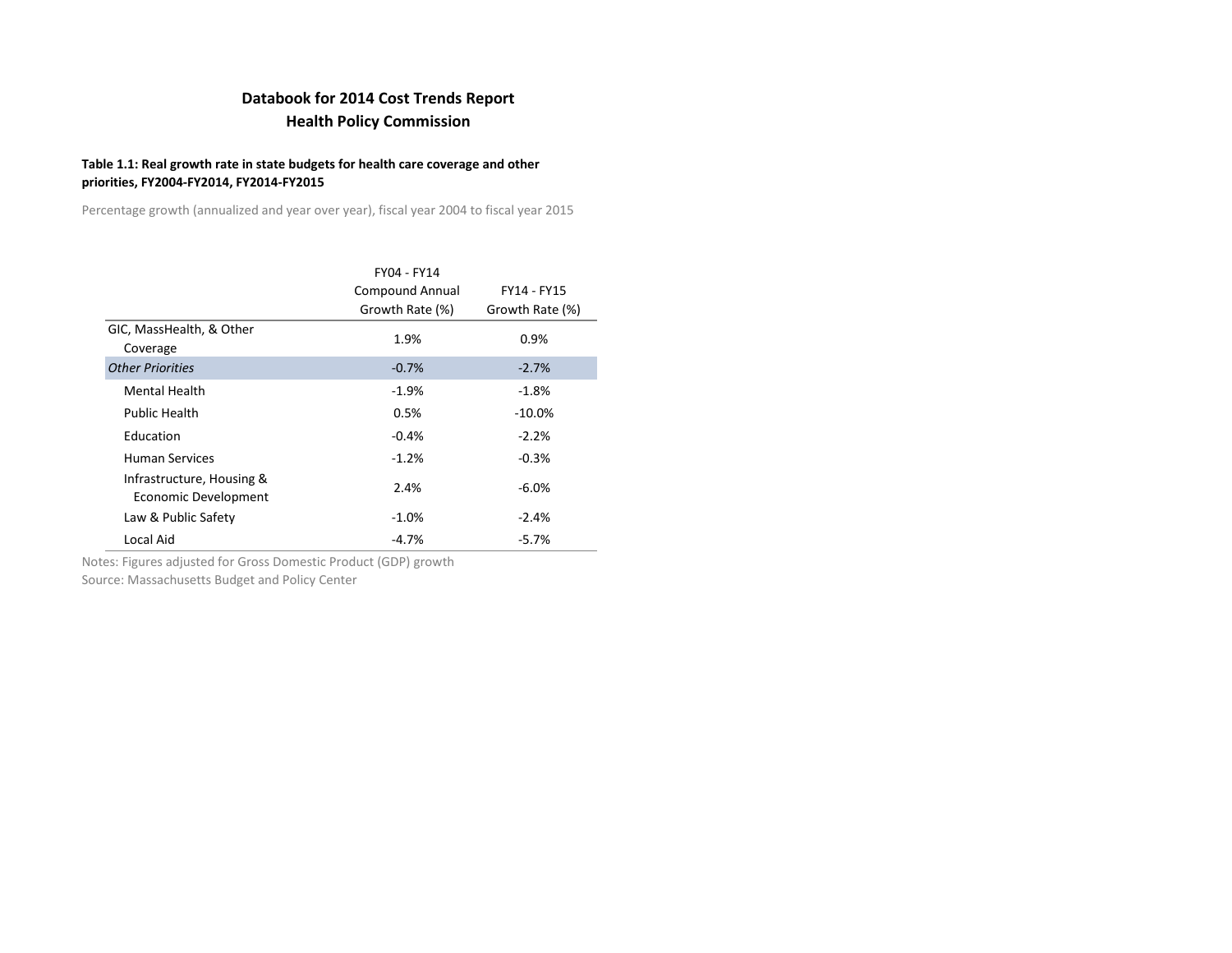#### **Table 2.1: Condition and procedure quality measures, MA and U.S.**

Units vary by measure, 2009-2013

|                                                                                                                   | MA              | U.S.            | 90th percentile | Year                  |
|-------------------------------------------------------------------------------------------------------------------|-----------------|-----------------|-----------------|-----------------------|
| Prevention and population health                                                                                  |                 |                 |                 |                       |
| Childhood immunization status                                                                                     | 80%             | 75%             | 81%             | 2010                  |
| Low birth weight rate                                                                                             | 8%              | 8%              | 6%              | 2010-2012             |
| Rate of older adults receiving flu shots                                                                          | 66%             | 63%             | 70%             | 2013                  |
| Rate of female adolescents receiving HPV vaccine                                                                  | 41%             | 24%             | 42%             | 2010                  |
| Chronic care                                                                                                      |                 |                 |                 |                       |
| Rate of cholesterol management for patients with cardiovascular<br>conditions                                     | 92%             | 89%             | 94%             | 2010                  |
| Rate of controlling high blood pressure                                                                           | 71%             | 63%             | 74%             | 2010                  |
| Rate of diabetes short-term complications admissions (adult)                                                      | 51 per 100,000  | 69 per 100,000  | 46 per 100,000  | 2010                  |
| Number of admissions for CHF                                                                                      | 349 per 100,000 | 333 per 100,000 | 211 per 100,000 | 2010                  |
| Number of adults admitted for asthma*                                                                             | 137 per 100,000 | 119 per 100,000 | 61 per 100,000  | 2010                  |
| Number of COPD admissions                                                                                         | 240 per 100,000 | 212 per 100,000 | 130 per 100,000 | 2010                  |
| Hospital readmission rates+                                                                                       |                 |                 |                 |                       |
| Acute myocardial infarction readmission rate                                                                      | 20%             | 20%             | N/A             | 2011                  |
| Pneunmonia readmission rate                                                                                       | 19%             | 18%             | N/A             | 2011                  |
| Heart failure readmission rate                                                                                    | 26%             | 25%             | N/A             | 2011                  |
| Hospital mortality rates+                                                                                         |                 |                 |                 |                       |
| Acute myocardial infarction mortality rate                                                                        | 15%             | 16%             | N/A             | 2011                  |
| Pneunmonia mortality rate                                                                                         | 11%             | 12%             | N/A             | 2011                  |
| Heart failure mortality rate                                                                                      | 10%             | 11%             | N/A             | 2011                  |
| Patient safety                                                                                                    |                 |                 |                 |                       |
| Rate of iatrogenic pneumothorax (risk-adjusted)                                                                   | 0.41 per 1,000  | 0.42 per 1,000  | N/A             | 2009-2011             |
| Rate of postoperative respiratory failure                                                                         | 6.6 per 1,000   | 8.3 per 1,000   | N/A             | 2009-2011             |
| Rate of central venous catheter-related blood stream infections                                                   | 0.28 per 1,000  | 0.39 per 1,000  | N/A             | 2009-2011             |
| Patient experience                                                                                                |                 |                 |                 |                       |
| Patients at each hospital who reported that "yes" they were given<br>information about what to do during recovery | 87%             | 85%             | 88%             | April 2012-March 2013 |
| Patients who reported that staff "always" explained about medicines<br>before giving it to them                   | 64%             | 64%             | 67%             | April 2012-March 2013 |
| Patients who reported that their pain was "always" well controlled                                                | 70%             | 71%             | 73%             | April 2012-March 2013 |
| Patients who reported that their nurses "always" communicated well                                                | 79%             | 78%             | 81%             | April 2012-March 2013 |

\* Admissions for asthma per 100,000 population, age 18 and over. NQF measure counts all discharges of age greater than 18 and less than 40 years old. † Readmission and mortality rates are for Medicare population only.

Source: Massachusetts Health Quality Partners, Clinical Quality report 2009-2012, Patient Experiences survey data 2011; Kaiser Family Foundation, State Health Facts; Agency for Healthcare Research and Quality; Massachusetts Immunization Action Partnership; Centers for Disease Control and Prevention; Centers for Medicare & Medicaid Services; Center for Health Information and Analysis, Annual Quality Report; National Immunization Survey; HPC analysis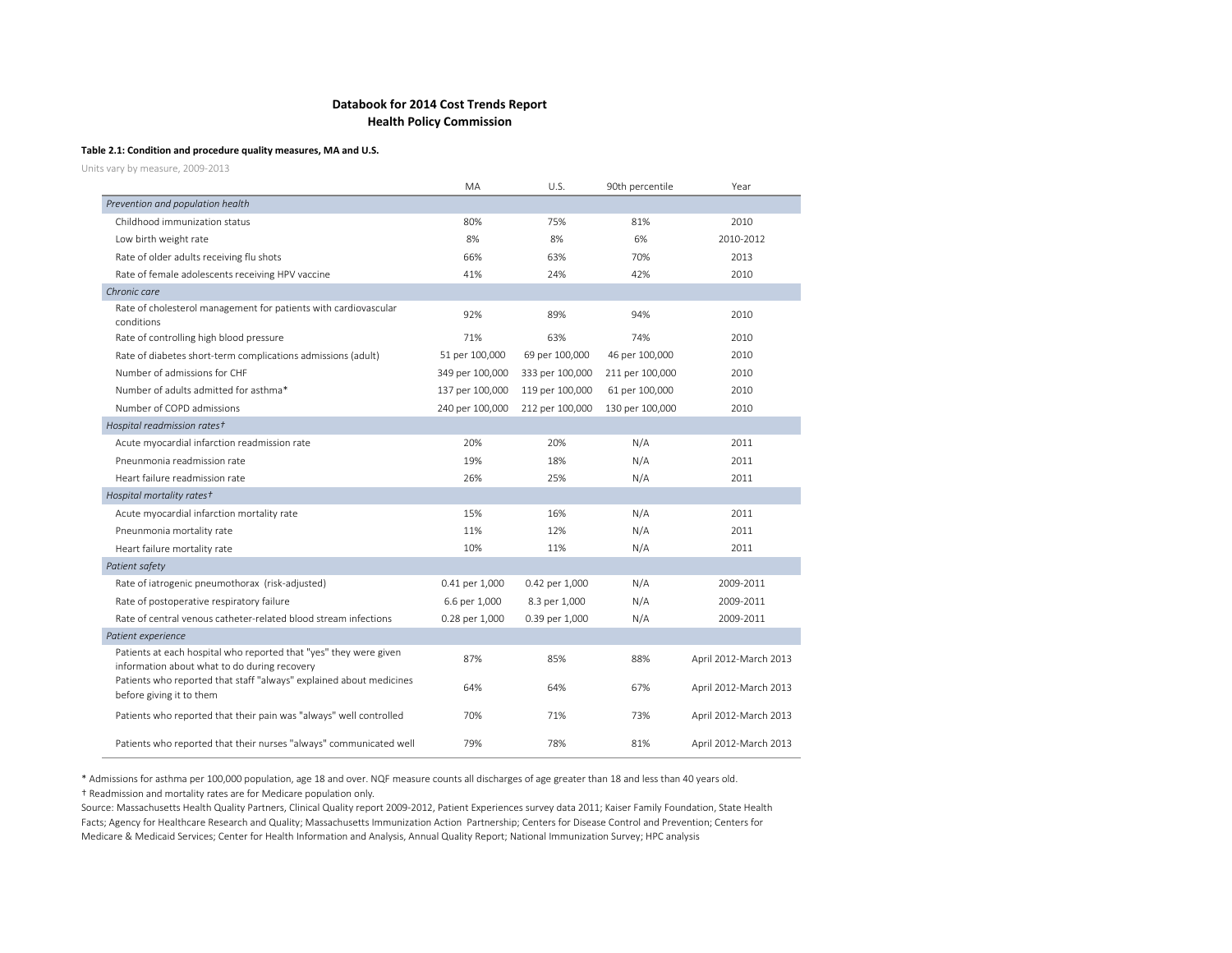#### **Table 4.1: Comparison of post-acute care settings**

|                                     | <b>HHAs</b>                                                                                                                                              | <b>SNFs</b>                                                                                           | <b>IRFS</b>                                                                                                                                                                                     | <b>LTCHs</b>                                                                                                     |
|-------------------------------------|----------------------------------------------------------------------------------------------------------------------------------------------------------|-------------------------------------------------------------------------------------------------------|-------------------------------------------------------------------------------------------------------------------------------------------------------------------------------------------------|------------------------------------------------------------------------------------------------------------------|
| Patient selection                   | Treats patients who are<br>unable to leave home<br>without considerable effort                                                                           | Treats patients after an acute tolerate and benefit from<br>inpatient stay of three or<br>more days   | Treats patients who can<br>three hours of therapy per<br>day at least five days per<br>week                                                                                                     | Treats patients with chronic<br>critical illness                                                                 |
| Scope of services                   | Provides skilled nursing,<br>therapy (physical,<br>occupational, speech<br>language), aide services, and<br>medical social work in the<br>patient's home | Provides skilled nursing or<br>rehabilitation services on a<br>daily basis in an inpatient<br>setting | Provides inpatient hospital-<br>level care; uses multi-<br>disciplinary team; at least 60<br>percent of patients have one<br>of several medical conditions<br>that require intensive<br>therapy | Provides inpatient hospital-<br>level care; must have<br>average Medicare length of<br>stay greater than 25 days |
| Common conditions treated           | Skin ulcer, heart failure,<br>osteoarthrosis, joint<br>replacements                                                                                      | Septicemia, stroke, kidney<br>and urinary tract infections,<br>joint replacements                     | Stroke, brain and spinal cord<br>injuries, hip fracture, joint<br>replacements                                                                                                                  | Respiratory diagnosis with<br>prolonged mechanical<br>ventilation; severe<br>septicemia or sepsis                |
| Average LOS (FY2010)                | 2 episodes                                                                                                                                               | 27 days                                                                                               | $13.1$ days                                                                                                                                                                                     | $26.6$ days                                                                                                      |
| Medicare payment unit               | Per 60-day episode                                                                                                                                       | Per day                                                                                               | Per discharge                                                                                                                                                                                   | Per discharge                                                                                                    |
| Medicare (FFS) spending<br>(FY2010) | \$2,839 per episode                                                                                                                                      | \$10,808 per stay                                                                                     | \$17,085 per discharge                                                                                                                                                                          | \$38,582 per discharge                                                                                           |

Source: National Health Policy Forum; DHG Healthcare; Medicare Payment Advisory Commission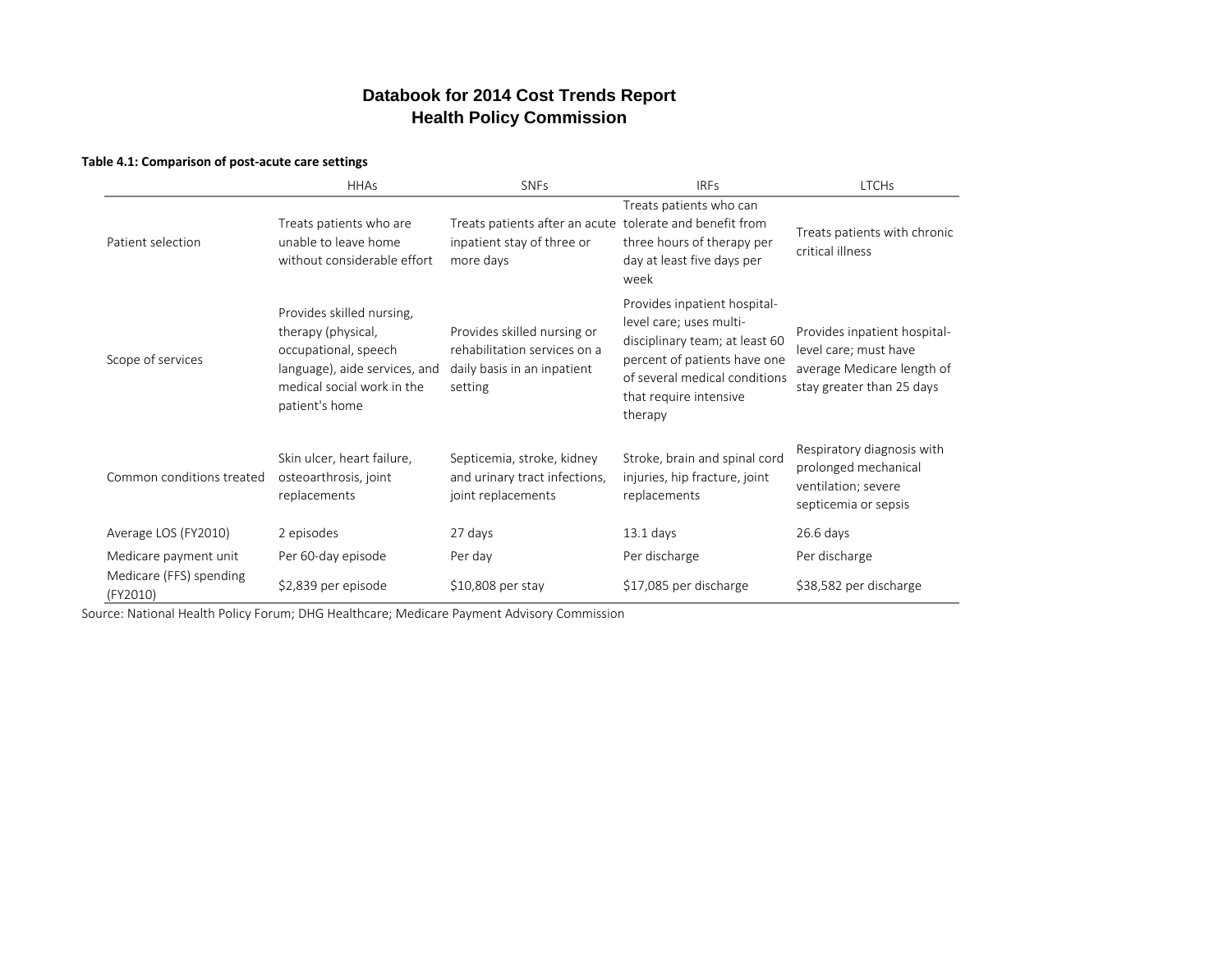#### **Table 4.2: Massachusetts and U.S. discharge destination by payer**

Percent of discharges by discharge destination by payer, 2011

| For all discharges              |       |             |              |             |             |              |         |             |              |       |             |              |
|---------------------------------|-------|-------------|--------------|-------------|-------------|--------------|---------|-------------|--------------|-------|-------------|--------------|
|                                 |       |             | Commercial   |             |             | Medicare     |         |             | Medicaid     |       |             | Total        |
|                                 | MA    | US          | % Difference | MA          | US          | % Difference | МA      | US          | % Difference | MA    | US          | % Difference |
| Routine                         |       | 75.5% 83.9% | $-8.4%$      | 36.4% 48.2% |             | $-11.8%$     |         | 74.7% 85.8% | $-11.1%$     |       | 58.4% 70.1% | $-11.6%$     |
| Home Health                     | 15.4% | 7.9%        | 7.5%         |             | 24.7% 17.4% | 7.3%         |         | 13.7% 5.1%  | 8.5%         |       | 18.9% 10.9% | 8.0%         |
| Institutional                   | 7.6%  | 6.5%        | 1.1%         | 35.0% 30.3% |             | 4.7%         | 8.1%    | 6.6%        | 1.6%         | 19.6% | 16.0%       | 3.6%         |
| Other*                          | 5%    | 1.7%        | $-0.2%$      | 4.0%        | 4.1%        | $-0.1%$      | $3.4\%$ | 2.5%        | 0.9%         | 3.1%  | 3.1%        | 0.0%         |
| For DRG 470 (joint renlacement) |       |             |              |             |             |              |         |             |              |       |             |              |

|                    |      |             | Commercial   |      |             | Medicare     |      |             | Medicaid     |             |             | Total        |
|--------------------|------|-------------|--------------|------|-------------|--------------|------|-------------|--------------|-------------|-------------|--------------|
|                    | MA   | US          | % Difference | MA   | US          | % Difference | MA   | US          | % Difference | MA          | US          | % Difference |
| Routine            |      | 4.1% 33.0%  | -28.8%       |      | 2.4% 17.0%  | -14.7%       |      | 10.1% 28.3% | $-18.2%$     |             | 3.6% 24.1%  | -20.6%       |
| Home Health        |      | 65.8% 49.3% | 16.5%        |      | 27.4% 32.8% | $-5.4%$      |      | 49.9% 38.2% | 11.7%        |             | 44.8% 39.5% | 5.4%         |
| Institutional      |      | 30.1% 17.6% | 12.5%        |      | 70.2% 49.8% | 20.4%        |      | 39.8% 33.3% | 6.4%         | 51.5% 36.1% |             | 15.4%        |
| Other*             | 0.0% | $0.2\%$     | $-0.2%$      | 0.1% | 0.4%        | $-0.3%$      | 0.2% | 0.2%        | 0.1%         | $0.1\%$     | 0.3%        | $-0.2%$      |
| For DRG 236 (CABG) |      |             |              |      |             |              |      |             |              |             |             |              |

|               |      |             | Commercial   |         |             | Medicare     |      |             | Medicaid     |       |             | Total        |
|---------------|------|-------------|--------------|---------|-------------|--------------|------|-------------|--------------|-------|-------------|--------------|
|               | MA   | US          | % Difference | MA      | US          | % Difference | MA   | US          | % Difference | MA    | US          | % Difference |
| Routine       |      | 12.8% 61.5% | $-48.7%$     | 9.0%    | 44.3%       | -35.3%       |      | 13.0% 57.4% | -44.4%       |       | 11.5% 53.6% | $-42.0%$     |
| Home Health   |      | 80.0% 34.7% | 45.4%        |         | 55.9% 39.2% | 16.7%        |      | 75.9% 33.9% | 42.1%        |       | 67.4% 36.0% | 31.4%        |
| Institutional | 7.2% | 3.3%        | 3.9%         |         | 34.7% 16.1% | 18.6%        | 9.3% | 8.1%        | 1.2%         | 20.8% | 10.0%       | 10.8%        |
| Other*        | 0.0% | 0.5%        | $-0.5%$      | $0.4\%$ | 0.4%        | 0.0%         | 9%   | 0.6%        | .2%          | ).3%  | 0.5%        | $-0.2%$      |

\*Other includes Against Medical Advice (AMA); died; alive destination unknown; and not recorded.

Note: Institutional includes Skilled Nursing Facility (SNF); Short-term hospital; Intermediate Care Facility (ICF); and Another Type of Facility.

Source: HPC analysis of Healthcare Cost and Utlization Project, Massachusetts SID (State Inpatient Databases) & Nationwide Inpatient Sample survey, 2011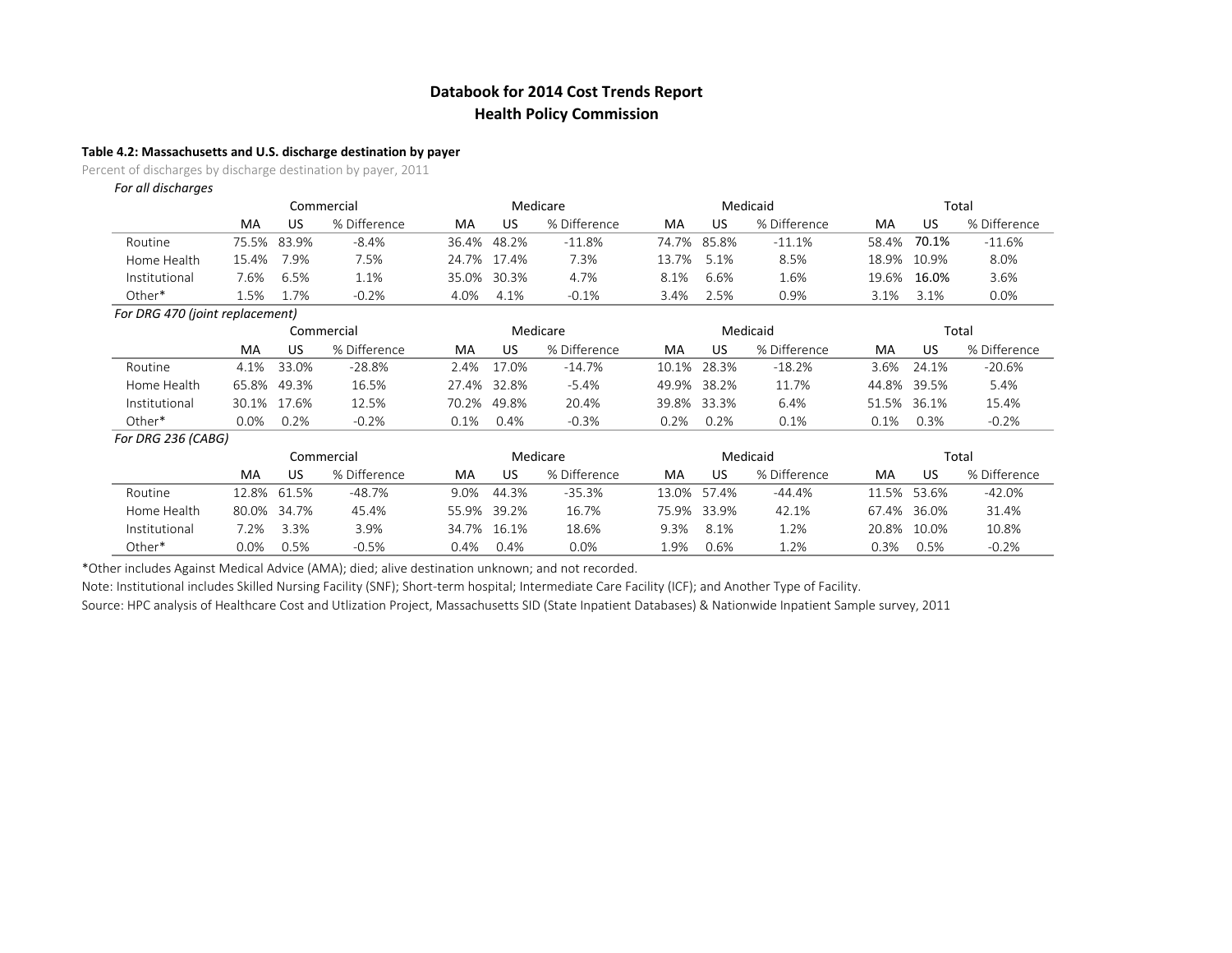### **Table 4.3: Medicare spending in Massachusetts by post-acute care facility type**

Total spending by fee-for-service Medicare in Massachusetts, 2012

| Facility type                     | Spending (in millions) |
|-----------------------------------|------------------------|
| Home health                       | \$510                  |
| Institutional                     | \$1,342                |
| Skilled nursing facility          | \$959                  |
| Inpatient rehabilitation facility | \$183                  |
| Long-term care facility           | \$200                  |
| Total                             | \$1,852                |

Source: HPC and Oliver Wyman analysis of Medicare claims data, 2012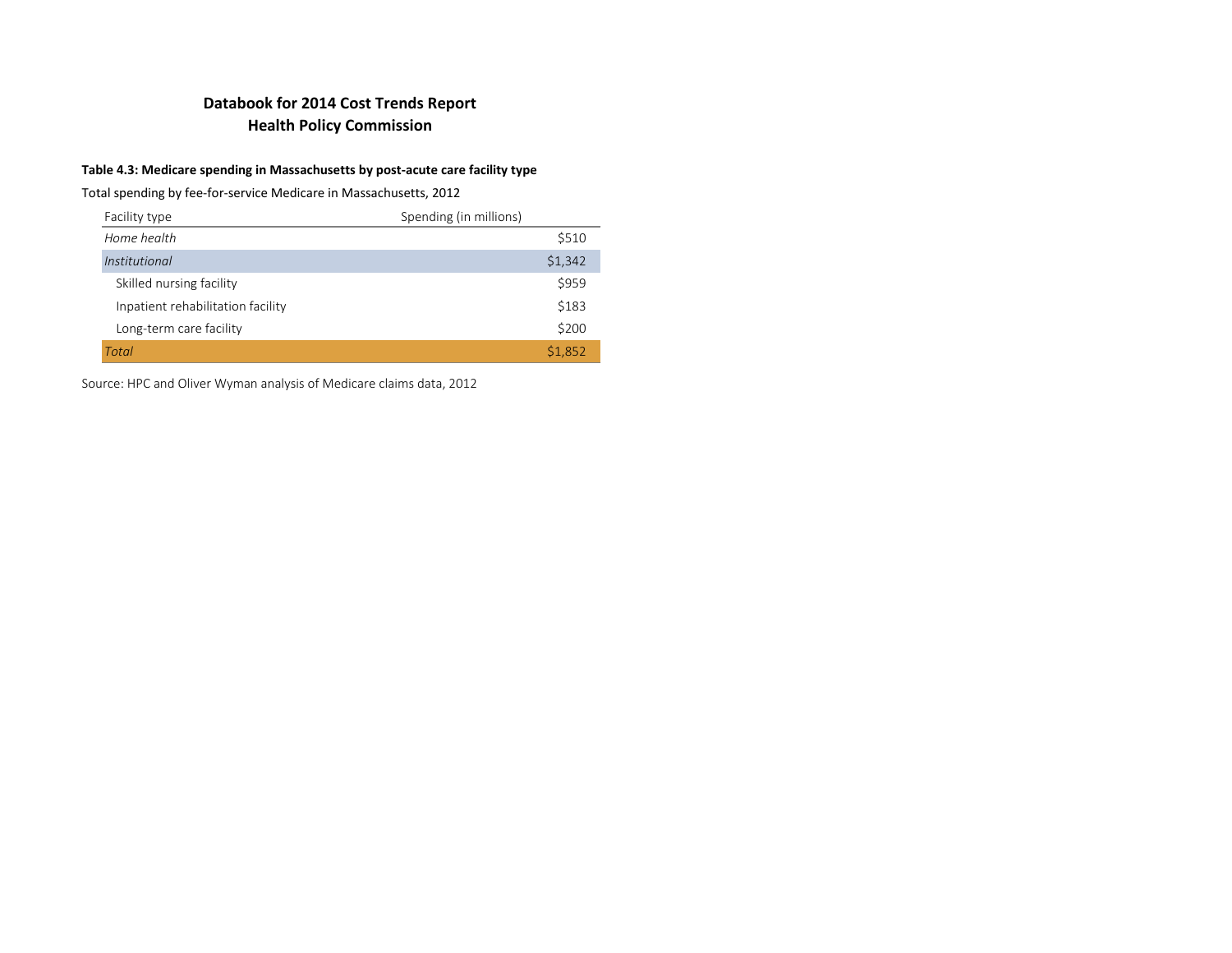### **Table 4.4: Distribution of discharge destination following joint replacement by hospital type**

Percentage of total discharges for DRG 470 by post-acute care settings, by hospital type, 2012

|                              | Length of stay (days) | Routine/Home | Home Health<br>Agency | Institutional |
|------------------------------|-----------------------|--------------|-----------------------|---------------|
| Academic Medical Centers     | 3.3                   | 11.3%        | 34.2%                 | 54.1%         |
| Teaching Hospitals           | 3.4                   | 5.7%         | 36.4%                 | 55.1%         |
| Community Hospitals (2)      | 3.5                   | 5.7%         | 31.9%                 | 61.6%         |
| New England Baptist Hospital | 3.1                   | 0.8%         | 69.9%                 | 29.2%         |

Source: HPC analysis of Massachusetts Health Data Consortium inpatient discharge database, 2012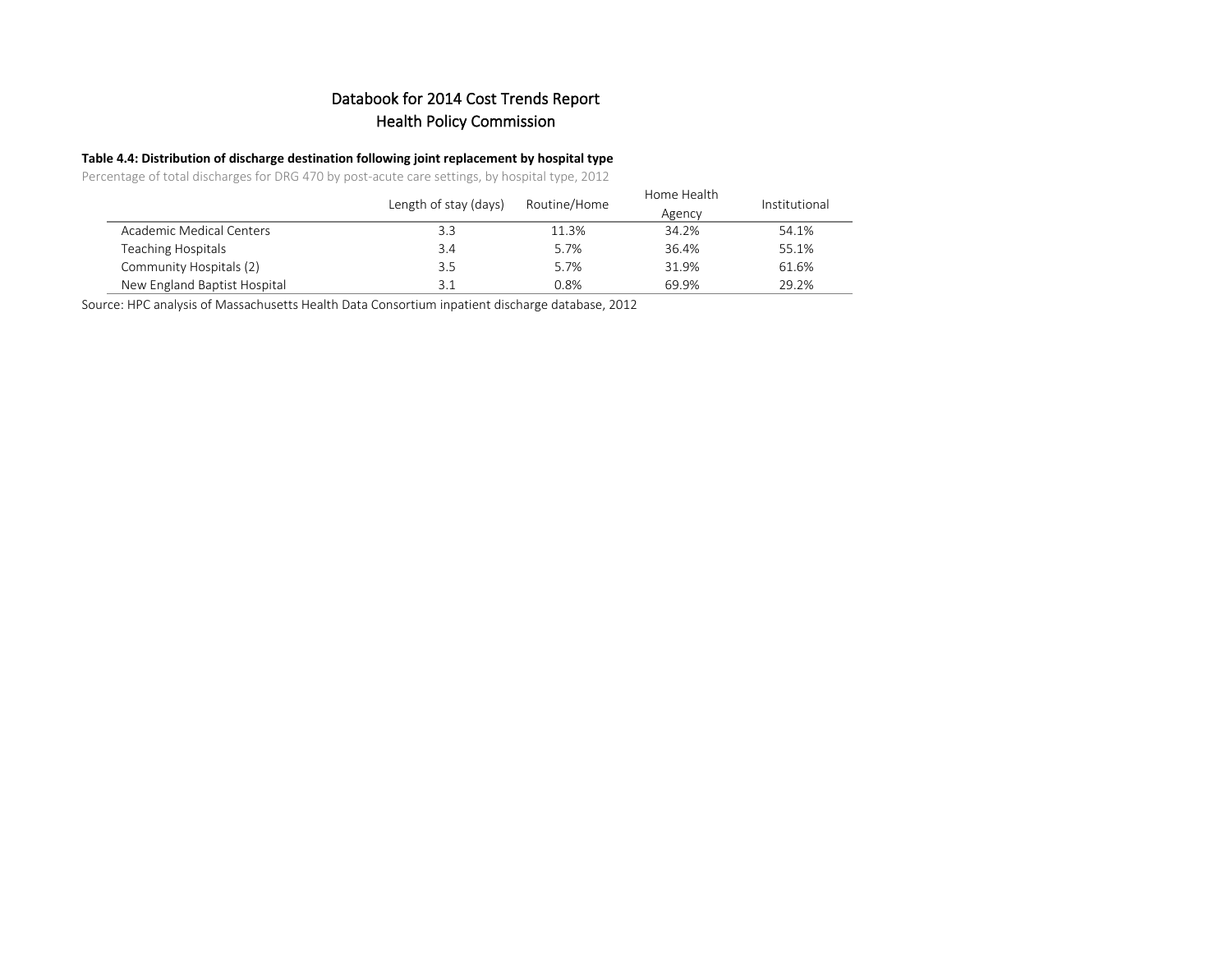#### **Table 4.5: Distribution of discharge destination following coronary bypass by hospital type**

Percentage of total discharges for DRG 236 by post-acute care setting and by hospital type, 2012

|                          | Length of stay (days) | Routine/Home | Home Health<br>Agency | Institutional |
|--------------------------|-----------------------|--------------|-----------------------|---------------|
| Academic Medical Centers | 6.8                   | 26.8%        | 557%                  | 17.0%         |
| Major Teaching Hospitals |                       | 6.8%         | 75.2%                 | 17.9%         |

Source: HPC analysis of Massachusetts Health Data Consortium inpatient discharge database, 2012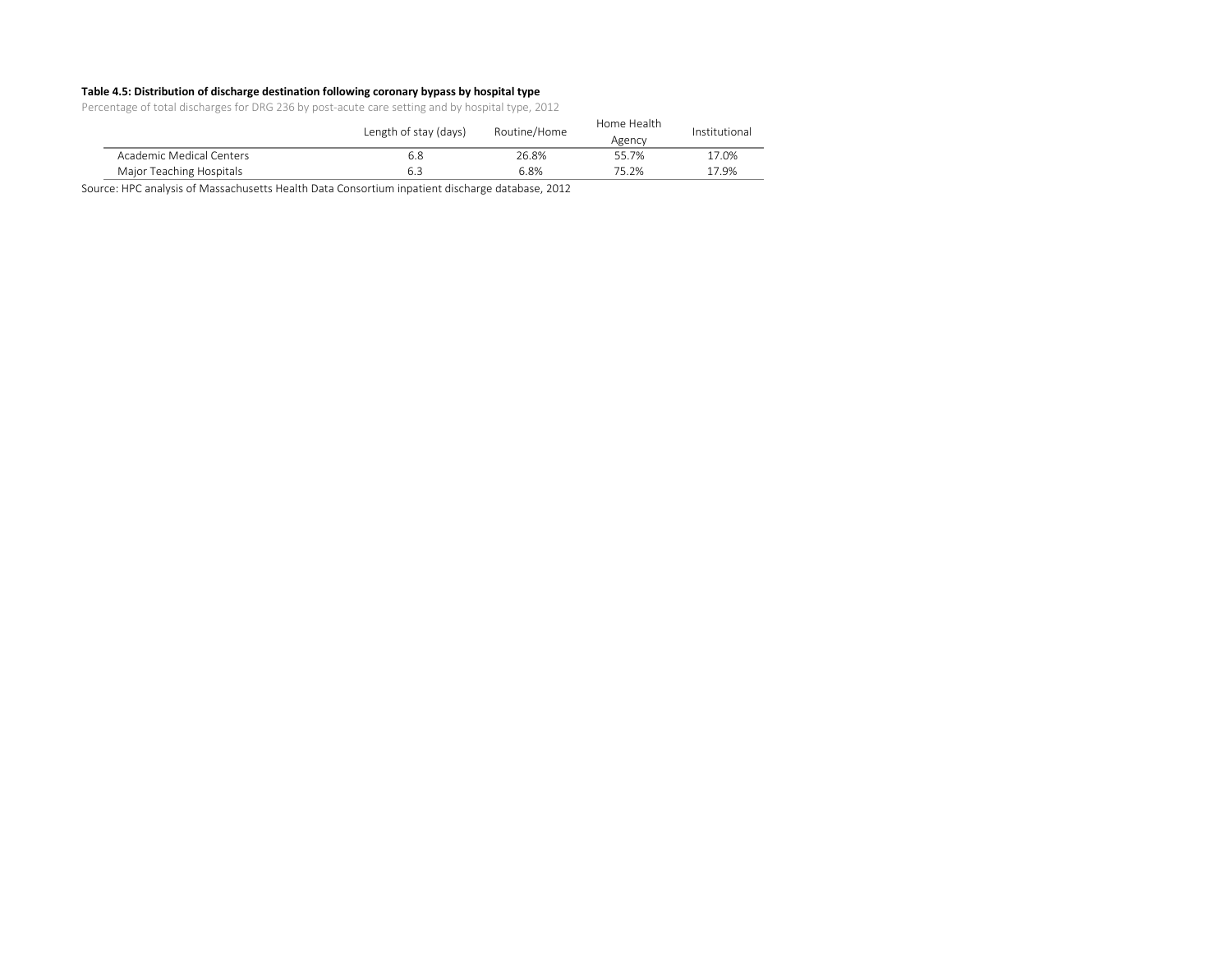#### **Table 5.1: Selected examples of wasteful spending in Massachusetts**

Dollars , 2009 and 2010

|                                                           | Estimate of wasteful<br>spending (MA) | Definition of category                                                                                                                                                                                                                                                   |
|-----------------------------------------------------------|---------------------------------------|--------------------------------------------------------------------------------------------------------------------------------------------------------------------------------------------------------------------------------------------------------------------------|
| Opportunities for coordinated action across care settings |                                       |                                                                                                                                                                                                                                                                          |
| Excess hospital readmissions*                             | \$700 M                               | Hospital readmissions that could be prevented through higher quality care<br>during the initial hospitalization, adequate discharge planning, adequate post--<br>discharge follow-up, and/or improved coordination between inpatient and<br>outpatient health-care teams |
| Avoidable Emergency Department (ED) visits <sup>+</sup>   | \$550 M                               | Visits to the emergency room that are either non-emergent, treatable in a<br>primary care setting, or preventable given timely and effective primary care                                                                                                                |

\* Estimated costs associated with "potentially preventable readmissions" (PPR) in FY 2009 and established through 3M's PPR attribution methodology.

† The data for this report include all outpatient emergency department visits, including Satellite Emergency Facility visits, by patients whose visits result in neither an outpatient observation stay nor an inpatient admission at the reporting facility from FY 2006 to FY 2010.

Source: Division of Health Care Finance and Policy, 2010 and 2011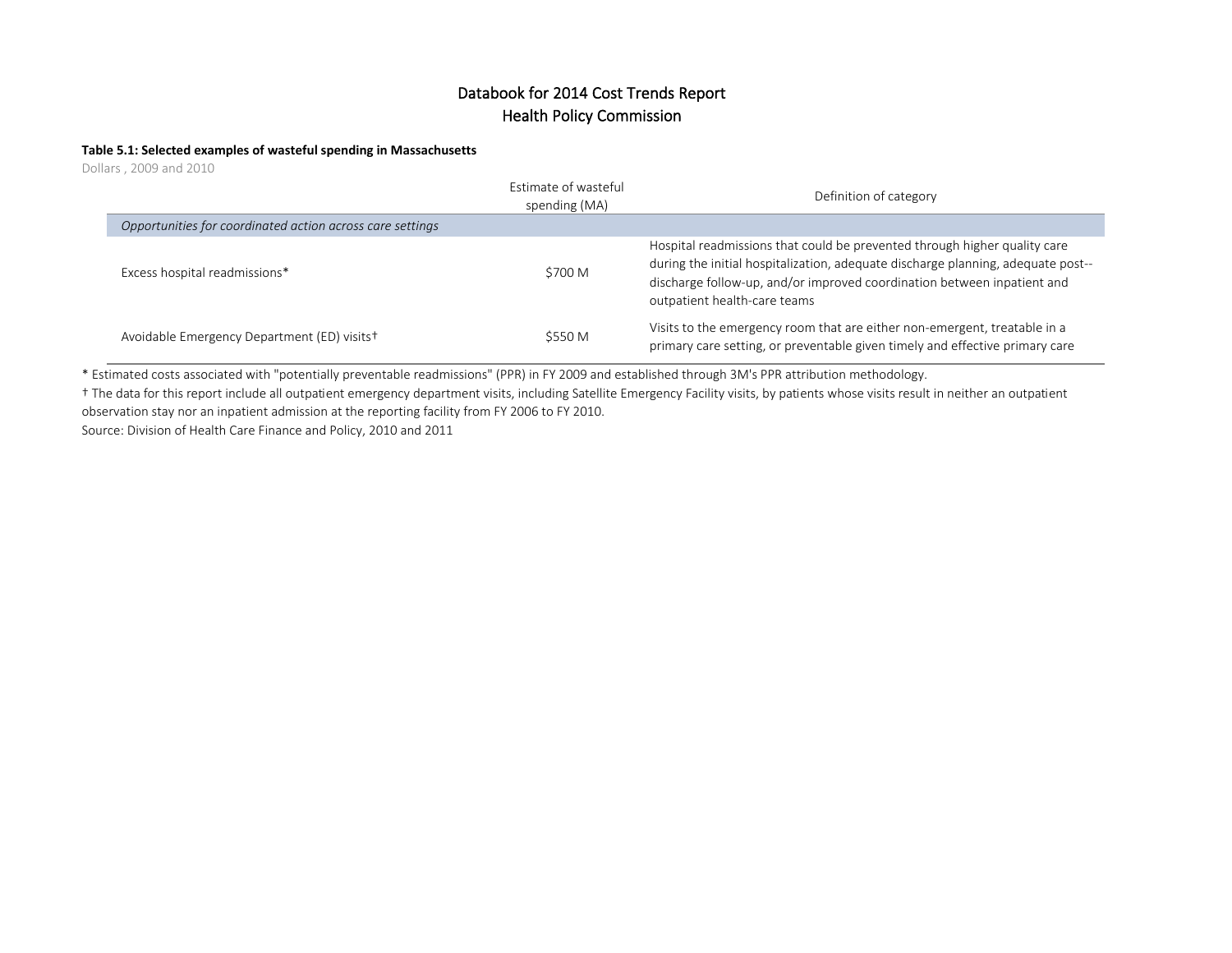#### **Table 8.1: Health Maintenance Organization (HMO) members covered by Alternative Payment Methods (APMs)**

Members covered by APMs, 2013

|             | Percent of HMO members | HMO members as percent of Percent of members |                 |
|-------------|------------------------|----------------------------------------------|-----------------|
|             | covered by APMs        | total members                                | covered by APMs |
| <b>BCBS</b> | 90%                    | 54%                                          | 49%             |
| <b>HPHC</b> | 36%                    | 73%                                          | 26%             |
| <b>THP</b>  | 60%                    | 66%                                          | 41%             |
| All other   | 33%                    | 43%                                          | 13%             |
| Total       | 61%                    | 55%                                          | 34%             |

Note: Data was calculated based on an earlier version of the data source, which was the most recently available at

the time of publication. Exact percentages may vary slightly.

Source: HPC Analysis of CHIA 2014 Annual Report APM Data Book, 2013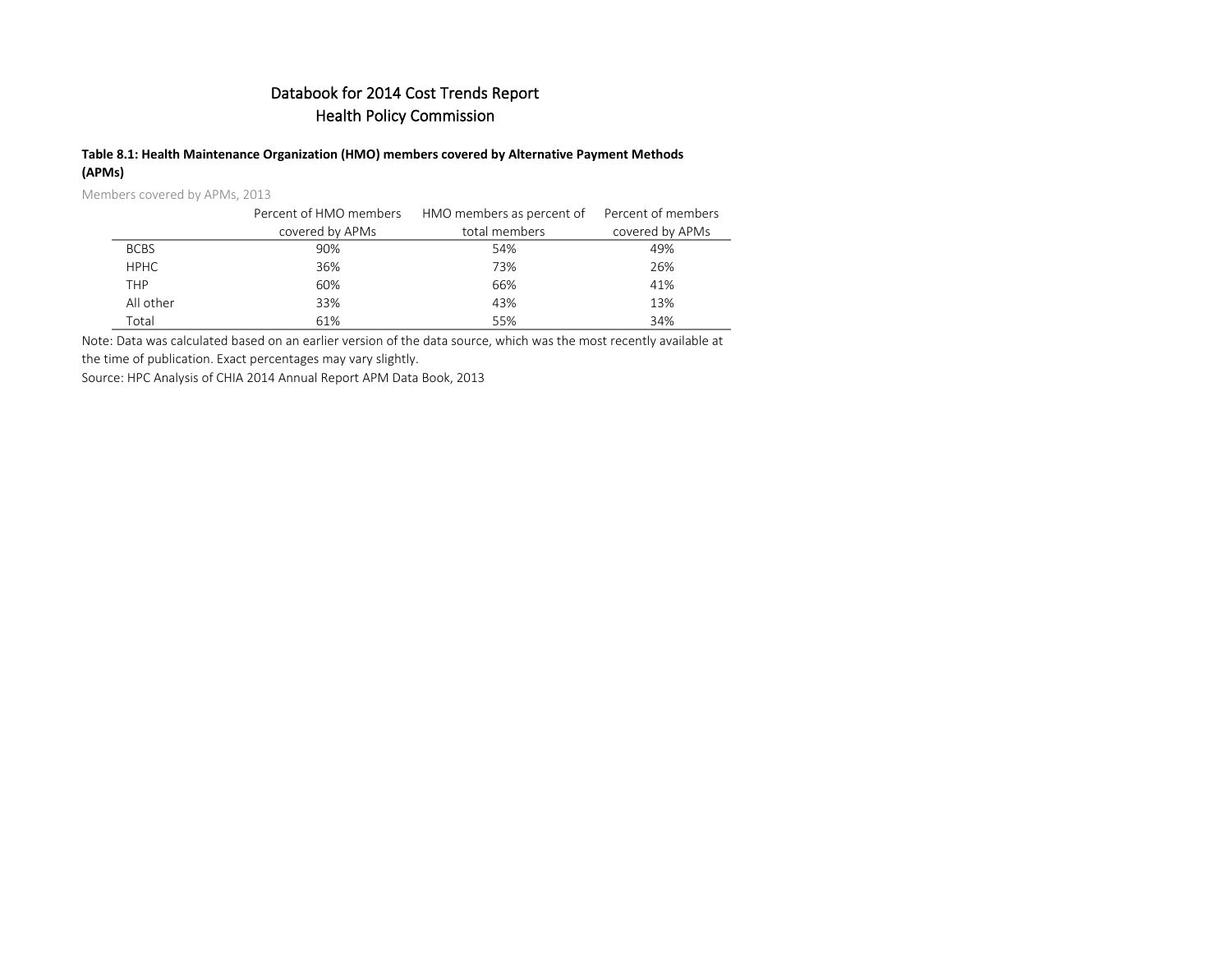#### **Appendix A: Acute care hospitals in MA by type of hospital, FY 2014**

 *New England Baptist Hospital*

| Major Teaching Hospitals (15)               |                                          | <b>Community Hospitals (46)</b>        |
|---------------------------------------------|------------------------------------------|----------------------------------------|
| Academic Medical Centers (6)                | Anna Jaques Hospital                     | Merrimack Valley Hospital              |
| <b>Beth Israel Deaconess Medical Center</b> | <b>Athol Memorial Hospital</b>           | MetroWest Medical Center               |
| <b>Boston Medical Center</b>                | Baystate Franklin Medical Center         | Milford Regional Medical Center        |
| Brigham and Women's Hospital                | Baystate Mary Lane Hospital              | Morton Hospital                        |
| Massachusetts General Hospital              | Beth Israel Deaconess Hospital - Milton  | Nantucket Cottage Hospital             |
| <b>Tufts Medical Center</b>                 | Beth Israel Deaconess Hospital - Needham | Nashoba Valley Medical Center          |
| <b>UMass Memorial Medical Center</b>        | Jordan Hospital                          | Newton-Wellesley Hospital              |
| Teaching Hospitals (9)                      | Cape Cod Hospital                        | Noble Hospital                         |
| <b>Baystate Medical Center</b>              | Clinton Hospital                         | North Adams Regional Hospital          |
| <b>Berkshire Medical Center</b>             | Cooley Dickinson Hospital                | North Shore Medical Center             |
| Brigham and Women's Faulkner Hospital       | Emerson Hospital                         | Northeast Hospital                     |
| Cambridge Health Alliance                   | Fairview Hospital                        | <b>Quincy Medical Center</b>           |
| Lahey Clinic                                | <b>Falmouth Hospital</b>                 | Saints Medical Center                  |
| Mount Auburn Hospital                       | Hallmark Health                          | Signature Healthcare Brockton Hospital |
| Saint Vincent Hospital                      | Harrington Memorial Hospital             | South Shore Hospital                   |
| <b>Steward Carney Hospital</b>              | HealthAlliance Hospital                  | Southcoast Hospitals Group             |
| Steward St. Elizabeth's Medical Center      | Heywood Hospital                         | Steward Good Samaritan Medical Center  |
| Specialty Hospitals (6)                     | Holyoke Medical Center                   | <b>Steward Holy Family Hospital</b>    |
| <b>Boston Children's Hospital</b>           | Lawrence General Hospital                | <b>Steward Norwood Hospital</b>        |
| Dana-Farber Cancer Institute                | Lowell General Hospital                  | <b>Steward Saint Anne's Hospital</b>   |
| Kindred Hospital- Boston                    | Marlborough Hospital                     | <b>Sturdy Memorial Hospital</b>        |
| Kindred Hospital- Boston North Shore        | Martha's Vineyard Hospital               | Winchester Hospital                    |

*Massachusetts Eye and Ear Infirmary* **Mexical Mercy Medical Center** Memorial Memorial Hospital And Memorial Hospital